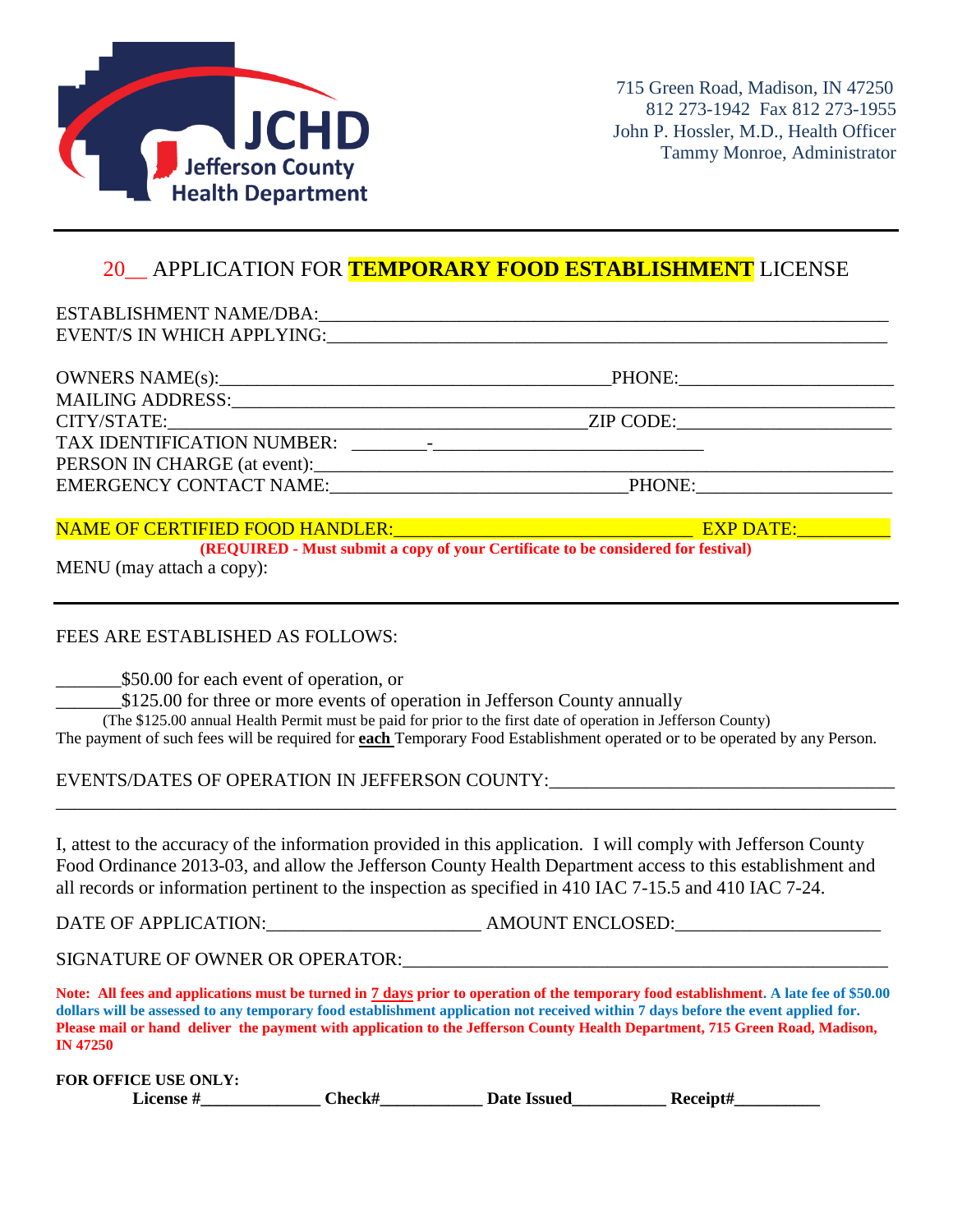#### **TEMPORARY FOOD OPERATION CHECKLIST**

- $\Box$  Hand washing stations must be setup in the stand or no more than ten feet from the stand and accessible at all times prior to starting food handling activities. Hand wash station must be provided with warm water, liquid soap, and single service towels.
- $\Box$  Food handlers should wash their hands each time they enter the food booth, change tasks inside the booth (Example: after handling money) or take a food and/or smoke break.
- $\Box$  All food must be from an approved food source (this includes ice).
- $\Box$ Food must be prepared on site or in an approved food service establishment.
- $\Box$  Any home baked goods donated to a non-profit org. should be accompanied by the name of the person preparing the item.
- Adequate refrigeration on site to hold cold food at **41°F** or below.  $\Box$
- Adequate equipment must be provided on site to hold hot food at **135°F** or above.  **(A food thermometer registering 0°F-220°F MUST be in use.)**
- □ When dispensing ice, use an ice scoop.
- If open food is to be handled, proper utensils (such as tongs, single-use gloves, and deli tissue) must be provided and  $\Box$ used. Bare hand contact with ready-to-eat foods is prohibited. ("Ready-to-eat" means no further washing; cooking or additional preparation steps will take place before it is consumed.)
- $\Box$  Food and single service items must be stored at least 6 inches off the floor/ground and in original containers.
- All surfaces used for food prep or serving must be a smooth, easily cleanable surface.
- A three-well sink or three basins to wash, rinse and sanitize must be provided. **(A vacuum breaker backsiphonage prevention device must be installed on any water hose connection.)**
- A 50 PPM bleach sanitizing solution OR 200 PPM Quat ammonia sanitizing solution must be provided to sanitize utensils, equipment, and prep surfaces. (Example: Approximately 1 teaspoon bleach per 1 gallon water.)
- $\Box$  Test strips for testing sanitizing solution and a metal stem thermometer that registers from 0°F-220°F must be present in food booth at all times.
- Keep floor and area around stand clean. Floor should be an easily cleanable surface.
- $\Box$ Booth must provide protection from the elements. (Awning and ground cover, if not located on asphalt.)
- $\Box$ Keep stand as free as possible of insects, birds and vermin.
- Any person with a respiratory infection, boil, cut or any communicable disease shall not be working.  $\Box$
- $\Box$ Smoking is prohibited inside the food booth.
- $\Box$  All food handlers must wear a hat, or hair net.
- Must have at least one (1) certified food handler unless you are a non-profit tax exempt org. and can provide a tax ID #.  $\Box$
- Grease, food waste, and grey water must be properly disposed of. (Do NOT put waste water into the storm drains or river)